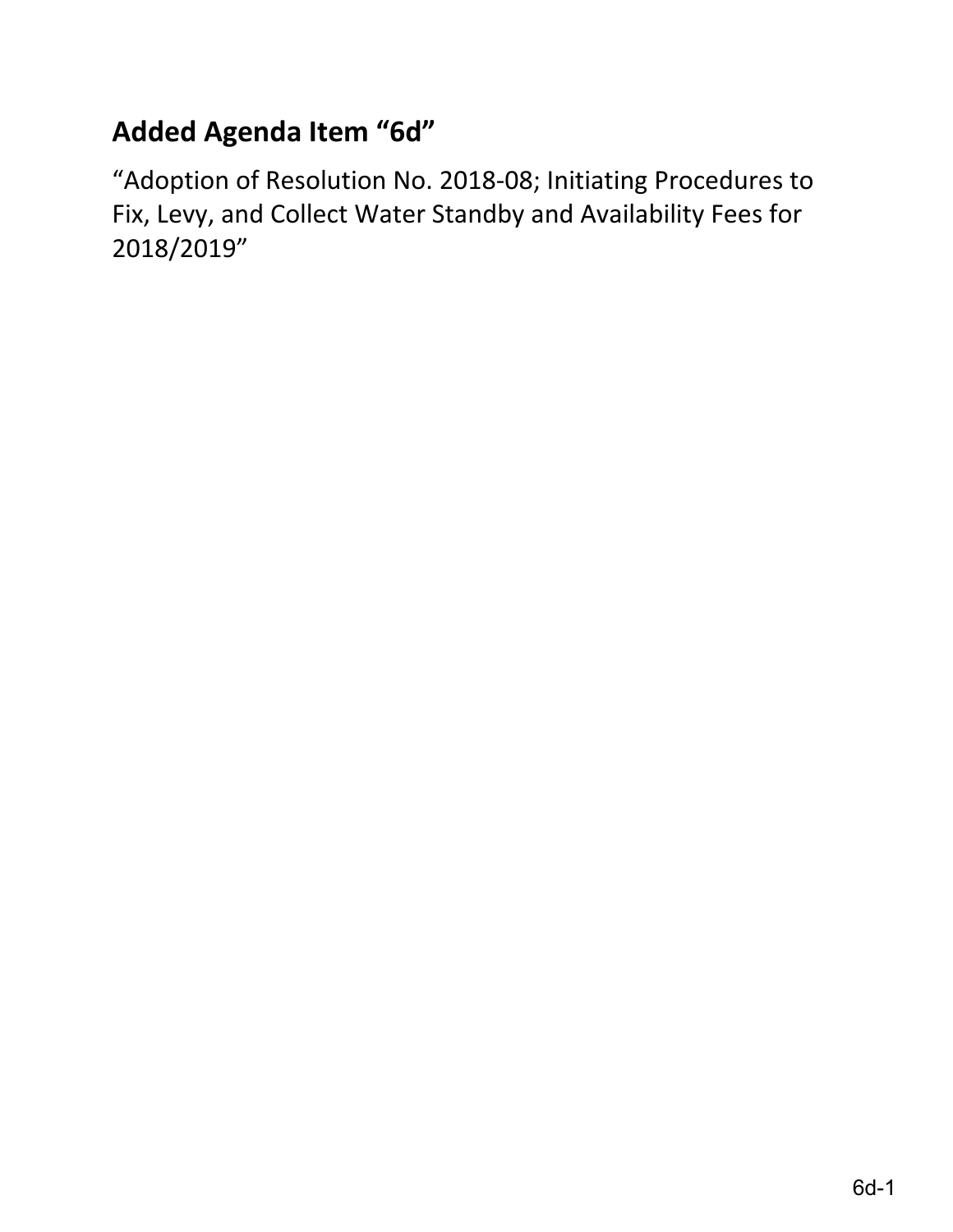Phelan Piñon Hills Community Services District

4176 Warbler Road •P. O. Box 294049•Phelan, CA 92329-4049 • (760) 868-1212 • Fax (760) 868-5072

## **M E M O R A N D U M**

DATE: June 6, 2018

TO: Board of Directors

- FROM: Don Bartz, General Manager By: Kimberly Ward, HR Manager/Executive Secretary
- SUBJECT: Adoption of Resolution No. 2018-08; Initiating Procedures to Fix, Adjust, Levy, and Collect Water Standby and Availability Fees for 2018/2019

#### **RECOMMENDATION:**

For the Board of Directors adopt Resolution No. 2018-08; Initiating Procedures to Fix, Levy, and Collect Water Standby Availability Fees for 2018/2019

#### **BACKGROUND:**

In order to collect Standby Revenue, each year the District must take certain steps, in compliance with Water Code 31032.1 and Government Code 6066, including: 1) Initiate Proceedings to Fix, Levy And Collect Water Standby Assessments For The Fiscal Year (establishing a hearing date, etc); 2) Notify the general public with publications in the newspaper on two separate dates, and 3) Conduct the Public Hearing. This is the first step in the process.

A 45 day period must elapse between the adoption of the initiation resolution and the public hearing and adoption. Resolution No. 2018-08 states the hearing will take place on August 1, 2018.

**FISCAL IMPACT:** None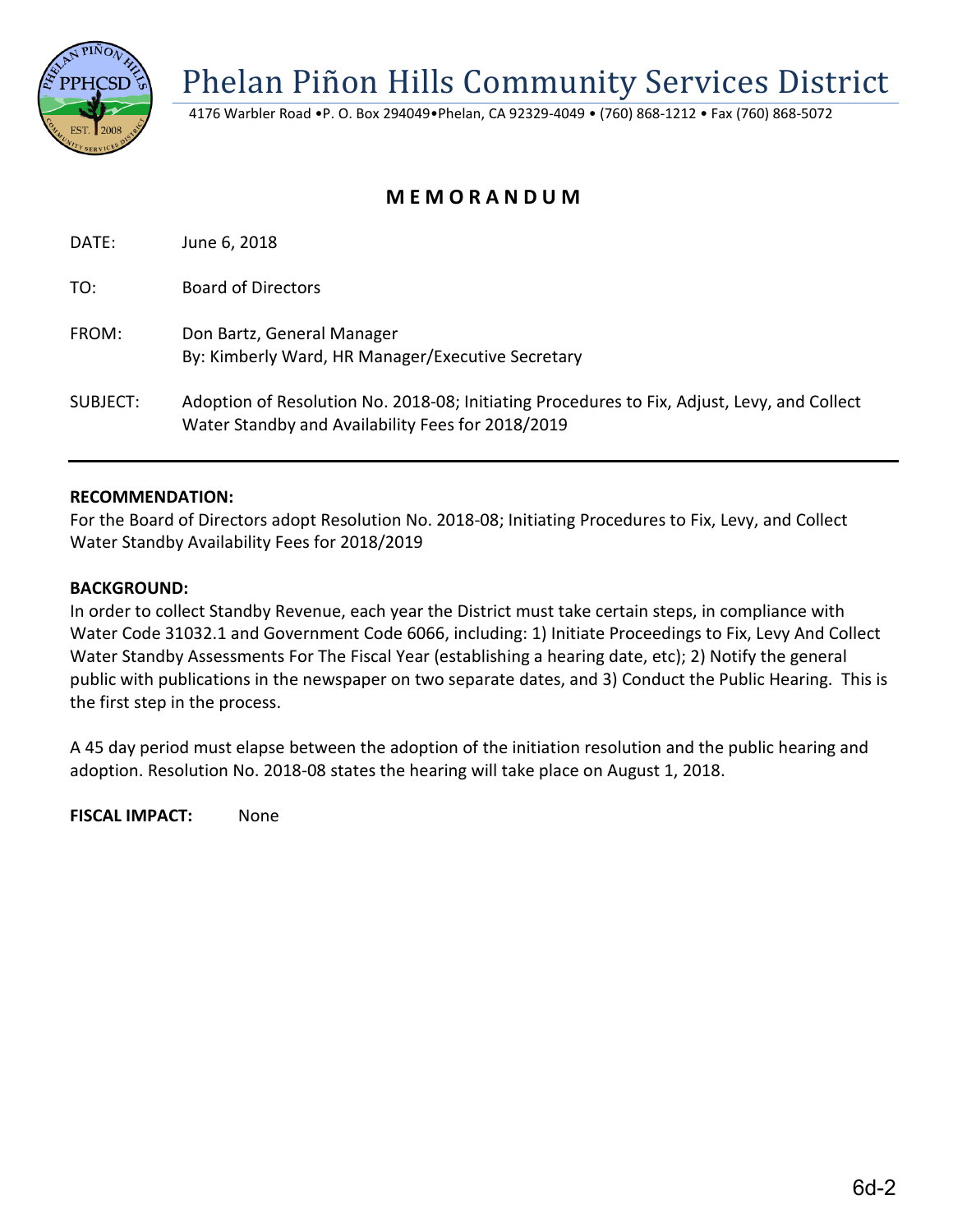### **RESOLUTION NO. 2018-08 A RESOLUTION OF THE BOARD OF DIRECTORS OF THE PHELAN PINON HILLS COMMUNITY SERVICES DISTRICT INITIATING PROCEDURES TO FIX, ADJUST, LEVY, AND COLLECT WATER STANDBY AND AVAILABILITY FEES FOR 2018/2019**

WHEREAS, the Phelan Pinon Hills Community Services District ("the District") is a Community Services District organized and operating pursuant to Government Code 61000 et seq.

WHEREAS, the District is authorized by Government Code Section 61124(a) to impose standby charges for water services pursuant to the Uniform Standby Charge Procedures Act, Government Code Section 54984 et seq. ("the Act").

WHEREAS, under the Act, the District is authorized to fix before August 10 of any given year a water standby charge on land within its jurisdiction to which water service is made available for any purpose by the District, whether the water services are actually used or not.

WHEREAS, under the Act, the District's Board of Directors ("the Board") may establish schedules varying the charge according to land uses, benefit derived or to be derived from the use, availability of facilities to provide water service, the degree of availability or quantity of the use of the water to the affected lands, and may restrict the assessment to one or more improvement districts or zones of benefit established within the jurisdiction of the District, and may impose the charge on an area, frontage, or parcel basis, or a combination thereof.

WHEREAS, pursuant to Resolution No. 2994 of the Local Agency Formation Commission of the County of San Bernardino ("LAFCO"), the District is the successor agency to County Service Area 9, County Service Area 56 Improvement Zone F-1, and County Service Area 70 Improvement Zones L and P-4 ("the CSAs").

WHEREAS, Condition No. 14 of LAFCO Resolution No. 2994 expressly states that "[a]ll previously authorized charges, fees, assessments, and/or taxes of [the CSAs] in effect upon the effective date of this reorganization shall be continued and assumed by the [District], as the successor agency, in the same manner as provided in the original authorization pursuant to the provisions of Government Code Section 56886(t) …"

WHEREAS, Government Code Section 56886(t) provides that LAFCO Resolution No. 2994 contains the exclusive terms and conditions for the change of organization from the CSAs to the District is it related to the "extension or continuation of any previously authorized charge, fee, assessment, or tax by [the District as the] successor local agency in the affected territory."

WHEREAS, prior to the adoption of LAFCO Resolution No. 2994, the territory within the CSAs was subject to a water standby and availability charge that had been fixed, levied, and imposed upon such lands.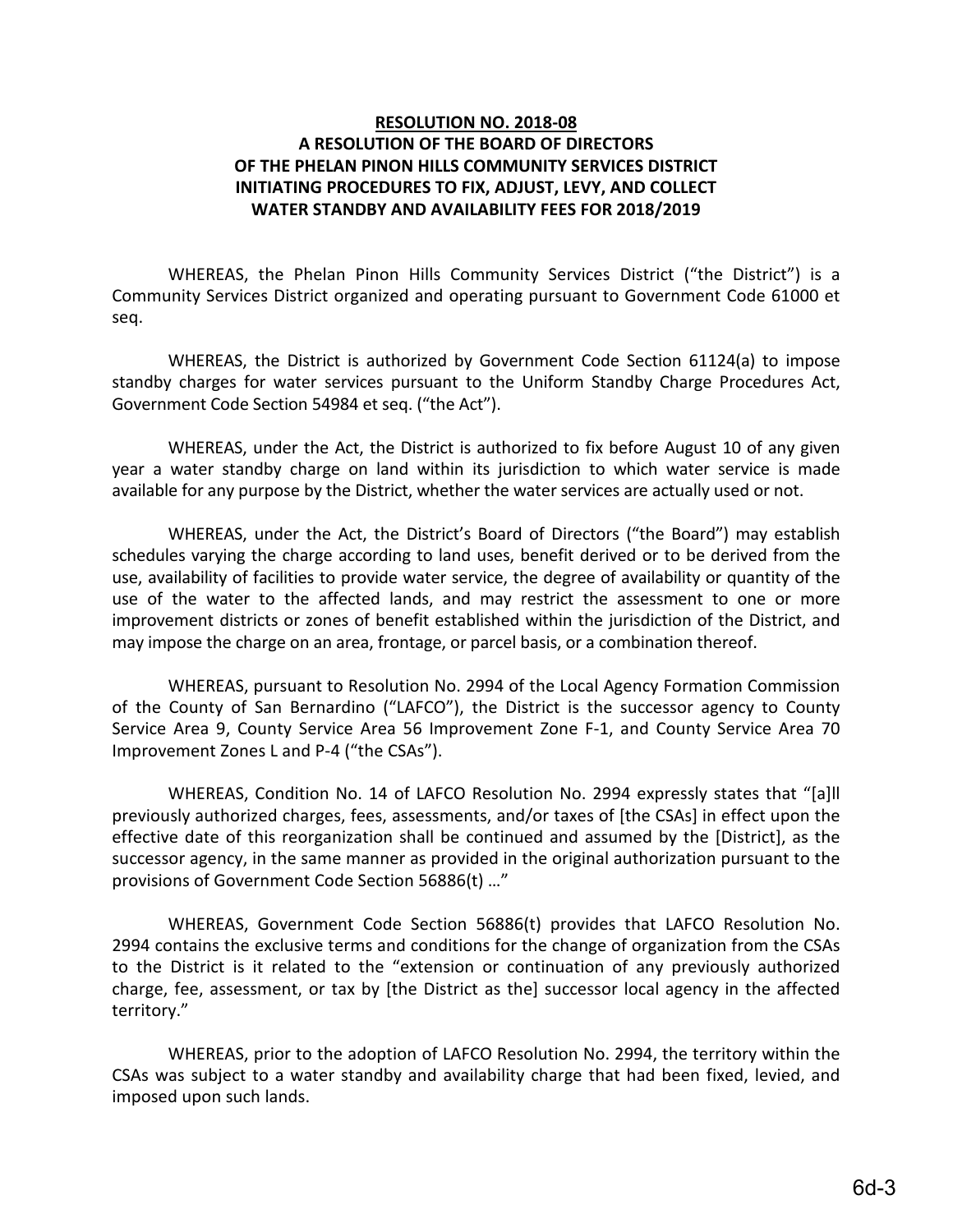WHEREAS, the Board wishes to continue, extend, and assume all previously authorized water standby and availability charges that had been fixed, levied, and imposed upon lands within the CSAs.

NOW, THEREFORE, BE IT RESOLVED by the Board of Directors of the Phelan Pinon Hills Community Services District as follows:

1. The public interest and necessity requires the Board to adopt this Resolution initiating proceedings to fix, levy, and collect water standby and availability charges on all properties within the District which are within six hundred sixty (660) feet of a water main from which water service is furnished by the District pursuant to applicable law, including but not limited to the pertinent provisions of the Act, Condition No. 14 of LAFCO Resolution No. 2994, and/or Government Code Section 56886(t).

2. The standby charge proposed to be adopted by the Board is based upon the report of a qualified engineer, Raftelis Financial Consultants, Inc., which is on file with the District and available for review during regular business hours. The content of said report includes, but is not limited to, any and all statements and determinations specifically relating to each of the following:

a. A description of the charge and the method by which it is proposed to be imposed;

b. A compilation of the amount of the charge proposed for each parcel subject to the charge;

c. A statement of the methodology and rationale followed in determining the degree of benefit conferred by the service for which the proposed charge is made;

d. The District's legal ability to fix and adjust a standby charge, the amount of the proposed charge, and the properties affected thereby;

- e. A description of the lands upon which the charge is proposed to be imposed; and
- f. The amount of the proposed charge for each of the lands so described.

3. On August 1, 2018, at 6:00 p.m., at the Phelan Community Center located at 4128 Warbler Road, Phelan, California, the Board will hold a public protest hearing regarding the imposition of the charge, which hearing shall be conducted in the manner set forth in the Act. At the hearing, the Board may also consider whether to provide that if any charge so adopted becomes delinquent, the amount of the delinquency, together with any interest and penalties thereon, should constitute a lien on the affected property upon the filing of a certificate in the Office of the County Recorder, which lien may have the same force, effect, and priority as a judgment lien. At the hearing, the Board will hear and consider any and all objections or protests